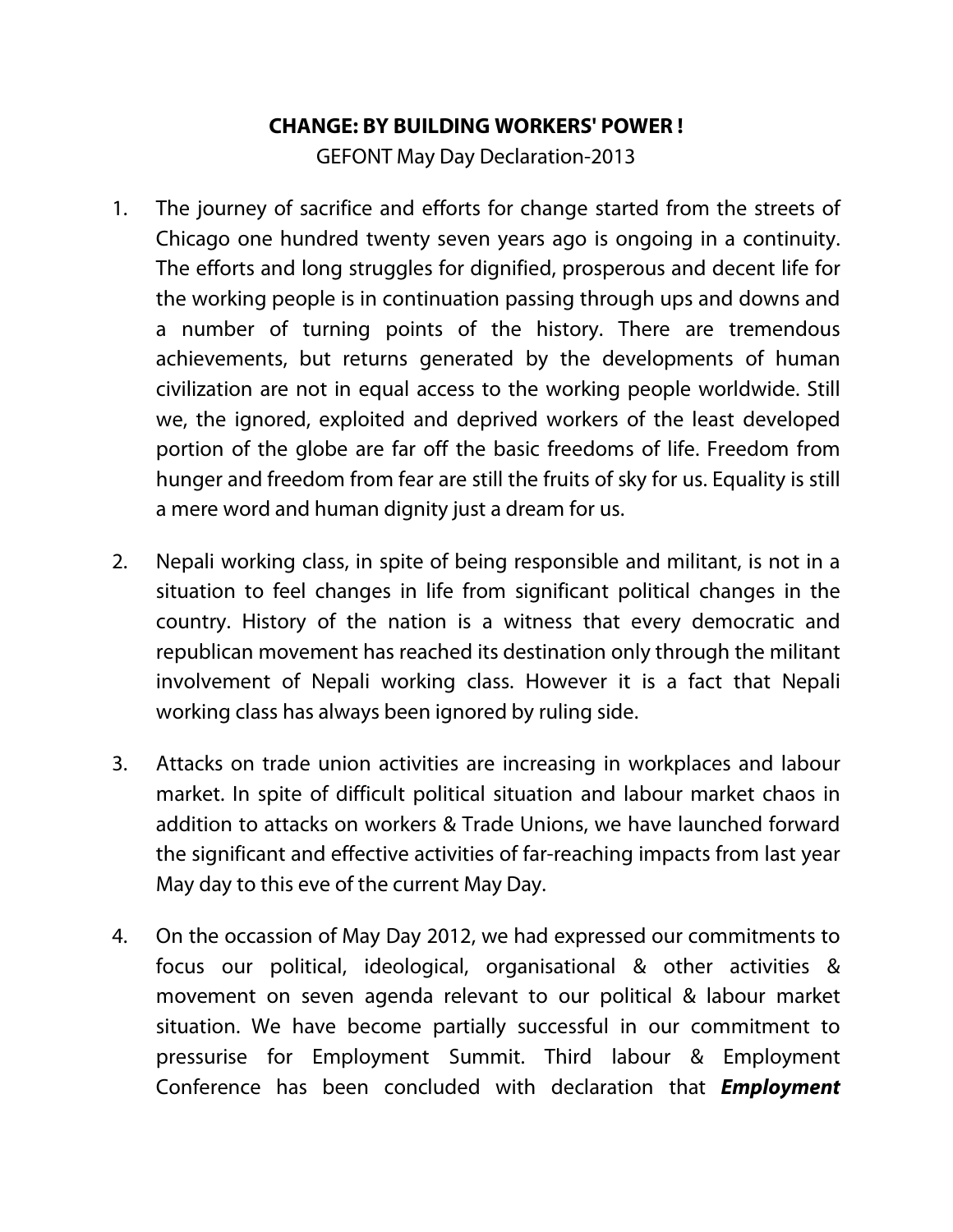**Summit** will be organised, however the Government could not organise the Summit within this year. A number of inevitable tasks were hindered in the absence of Parliament due to, abrupt but in a planned way, dissolution of Constituent Assembly. However, we have been successful to launch forward the process of the revision of Labour laws to a new height which is now close to concluding regime. National Labour Commission for prompt justice to workers and labour inspection system for democratization of workplace also could not be enforced due to absence of Parliament in the country. Ratification of ILO Convention 87 in order to ensure Freedom of Association could not reach the destination due to the political chaos. We have been successful to establish the issue of 10% representation of workers in every representative body of the State as the hot agenda. Though successful to make the draft of Social Security Fund Bill in consensus, we could not push it to the result of scheme design & enforcement only because of the vaccum of the legislature of the country. Now we are in endeavour for enactment through ordinance.

- 5. This year, GEFONT gained success to take forward the agenda directly or indirectly related to labour and politics as per priority basis.
- 6. With a motive to strengthen the workplace committees as well as entire trade union movement from below, the Rapid Action Team (GEFONT-RAT) was mobilised from the central level in 31 districts as a campaign to reform and manage our unions. More than 1175 active committees in enterprises and workplaces were well trained; whereas the convention of more than 700 committees, were successfully held. In this course, our campaign was fruitful to increase awareness and create a revitalised enthusiasm among the members and the committees. Because of such high level team mobilisation campaign focused on enterprises and **workplaces,** actions focussed on the organization improvement and extension along with local conventions as preparation for General Congress, leadership development, training, handling of labour disputes & problems, explanation of achievements, identification of the needs and reenergizing the activists were taken forward simultaneously. The zonal level orientation programs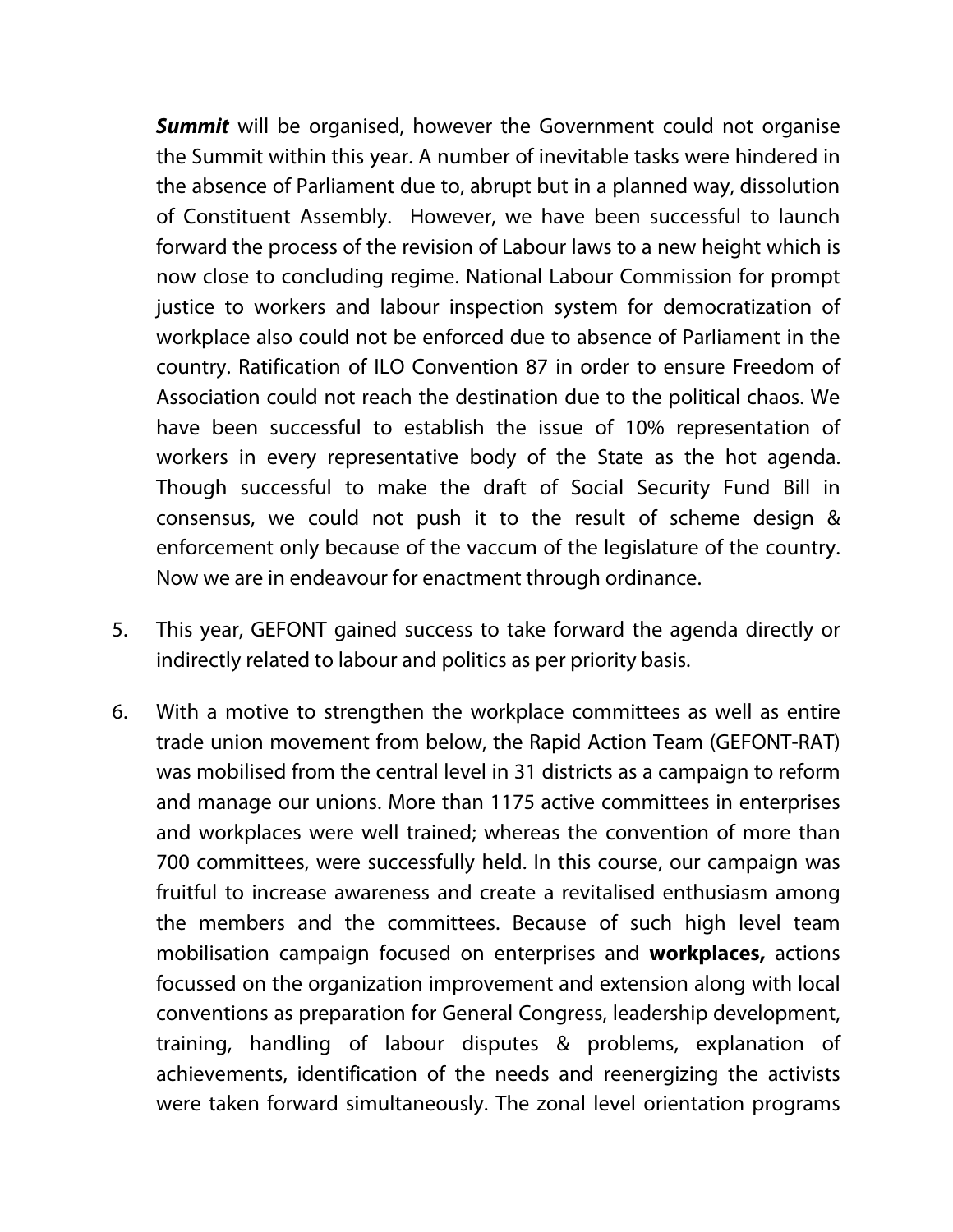for the elected activists in enterprises and units in addition to local GEFONT representatives were also successfully held in all 12 Zones.

- 7. By ventilating the message of unity and alliance with a long-term goal of power consolidation, Nepal Independent and Textile Garment Workers Union and Nepal Independent Carpet Workers Union have been unified into a broad national federation. The campaign of unifying our three national unions—NIWU, NICIWU and NIFBWU—to form an extensive national industrial federation is also in the final phase.
- 8. Despite the hectic schedule of the organizational reforms, GEFONT remained the most influential organization for resolving the labor disputes in 2012. We created the pressure all over the country to hold the elections of Authentic Union and collective bargaining negotiations nationwide at a time. Such demand and pressure have created a new wave in the labor market. Out of 15 CBA elections of authentic unions held under regular process, we have gained the victory in 10 this year. We have been able to solve the chronic and complicated labour disputes of various enterprises like Thai Airlines, Bhrikuti Pulp and Paper, Swavlamwan Bikash Bank, Butwal Power Company including others.
- 9. Not only in resolving the labor disputes, we have also achieved remarkable success in the welfare campaigns for the workers. Focusing on the health of the workers, programs like Micro Health Insurance Scheme, GEFONT Health Cooperative, Emergency Relief Fund and Women Social Assistance Fund were launched for the health protection of thousands of the workers. On the occasion of previous May Day, GEFONT signed MoU with Helping Hand Community Hospital for a new and additional health care scheme for the workers. Hundreds of workers and their family members have been benefitted by this scheme during the current year.
- 10. The issue of gender equality has been in the high priority during the period. GEFONT Gender Audit has been conducted this year. The Fifth National Women Workers' Conference has been successfully concluded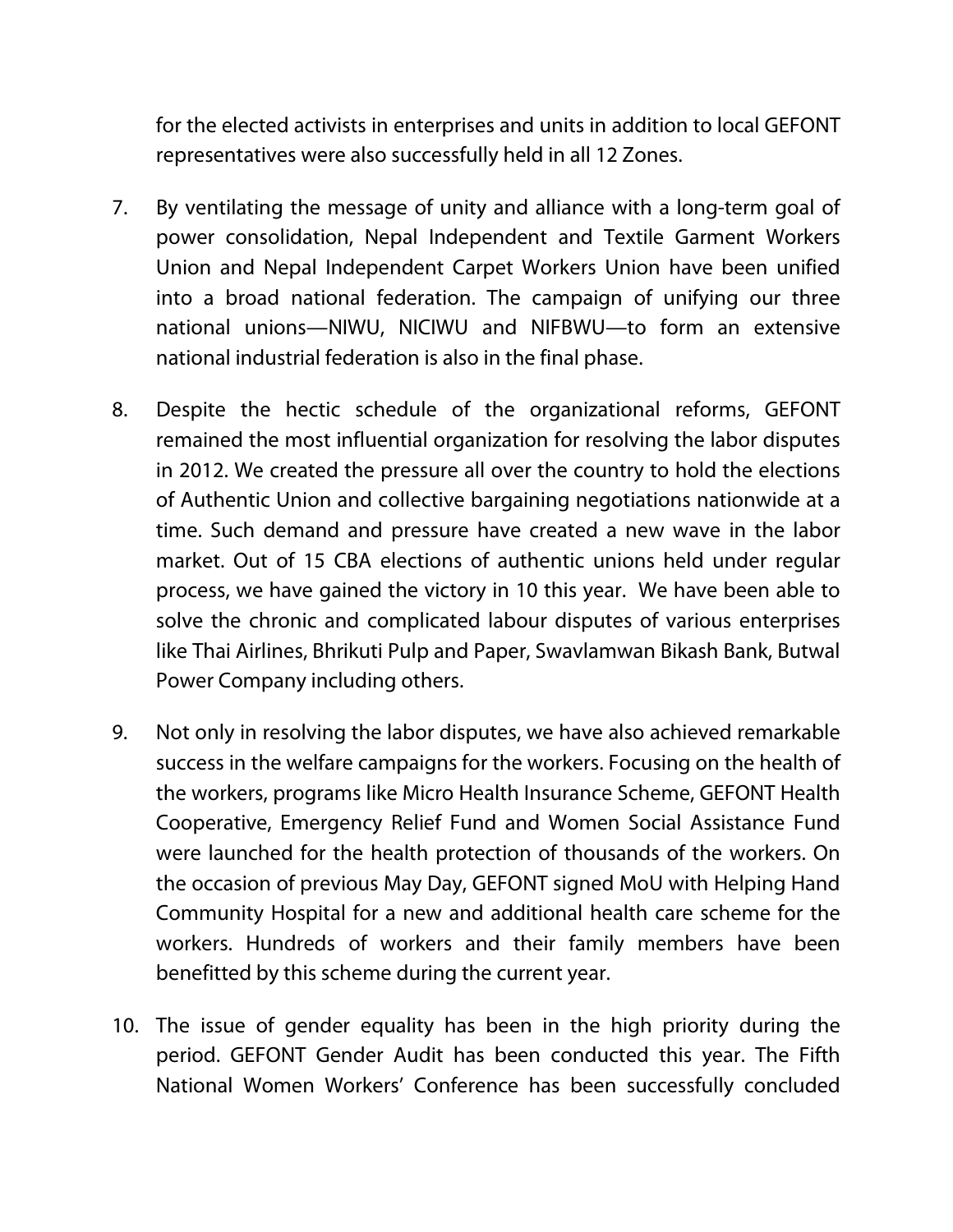with a focus on Violence Against Women in order to abolish the violence from home, society and workplace. The conference also issued the GEFONT Code of Conducts on Violence Against Women.

- 11. We organized Workers Concert at Khanar of Sunsari District for the first time with the aim of massive awareness building the workers regarding how they have been pondering about their rights. It was the historical beginning on its own which we concluded as an innovative and effective program.
- 12. Our participation in international programs and the expansion of international relationships during the year has been enthusiastic. We also became able to extend the significant international cooperation for protecting the rights and benefits of the Nepali migrant workers abroad.
- 13. By holding National Educators Conference, we have taken initiatives for a strategy of far reaching impacts on trade union education in this period. Through the concept of Regular Trade Union School, our trade union education program has become able to launch big stride towards higher level of institutional development.
- 14. The Workers News publication has crossed a glorious period and its grand 100<sup>th</sup> edition has also been published. The publicity works of popularising labour agenda through mass media have also reached a new dimension.
- 15. Our analysis and efforts for cooperation among trade unions on workers agenda amidst multi union competition has been truly verified by the span of time. After the formation of Joint Trade Union Coordination Centre, the third Joint National Trade Union Conference was also held in the course of developing union cooperation. The new culture of forming common position and launching joint activities on workers' agenda has become more effective this year.
- 16. GEFONT has been successful to initiate stronger cooperation between the working class and political parties on political agenda this year. We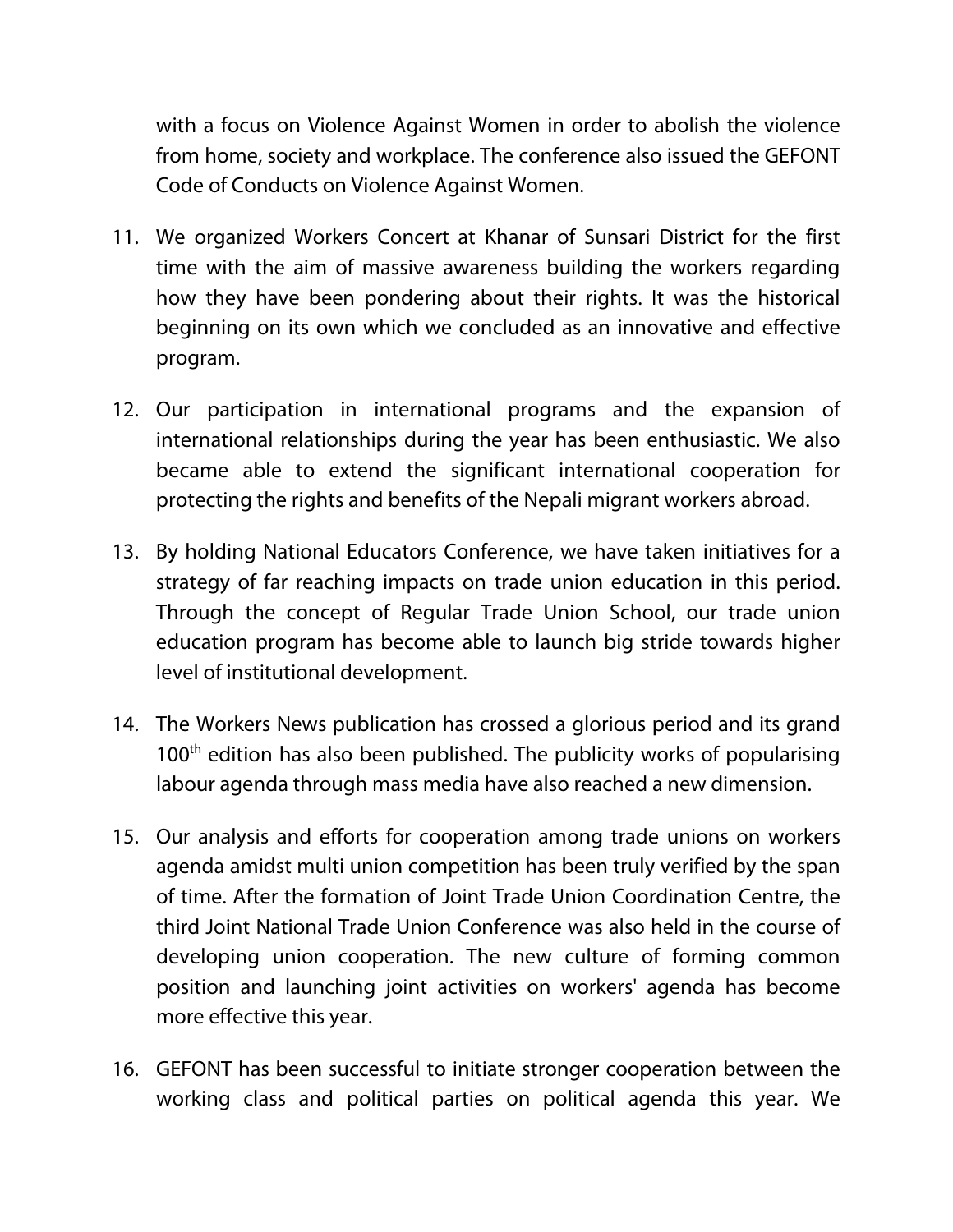concluded the inaugural program of the National Congress Delegate Council as an unprecedented ideological/political program in a participation of 1800 leaders/cadres. Huge street demonstrations have also frequently been organized hand-in-hand with various mass organizations.

- 17. With the political crisis in the country the labor polity is also in crisis. Not only the issues of rights but also the issues related to normal livelihood and welfare are undergoing through hardships. There is still a tendency to look at wages as cost. The entrepreneurs and investors have not yet realized that only with the increment in wages/salaries, the demand for goods and services also gets increased. The management side does not seem to internalize the general fact that the more the worker is incorporated under the social security system the higher will be the labour productivity and efficiency. The entrepreneurs and industrialists of contemporary Nepal have a general characteristic of expecting high productivity and quality products & services from the tormented worker who does not get enough wage even to provide a square meal to his family. Therefore, the need of the present time is the radical change in the mindset of capitalists, industrialists, entrepreneurs and the management. The urgent need is to bring about change in the fundamental character of the state which is procapital.
- 18. In South Asia, the real wage has increased less than 2% annually in the last decade as revealed by Global Wage Report. However, the Gross Domestic Product during the period has increased highly. In Asia, Real GDP is above 6% and the productivity of labor is also above 5% per annum, but the share of wages in GDP has decreased in about 70% countries of the world. Though the wage seems to have increased in terms of money, the inflation and the continual price hike have caused decline in the real purchasing power of the money. Decline in share of wages indicates towards increase in the share of profits. The statistics prove that the total returns of the high increase in GDP have crept inside the briefcase of the business class in the form of profit. Thus inequality has widened up much due to pro-capitalist character of the state.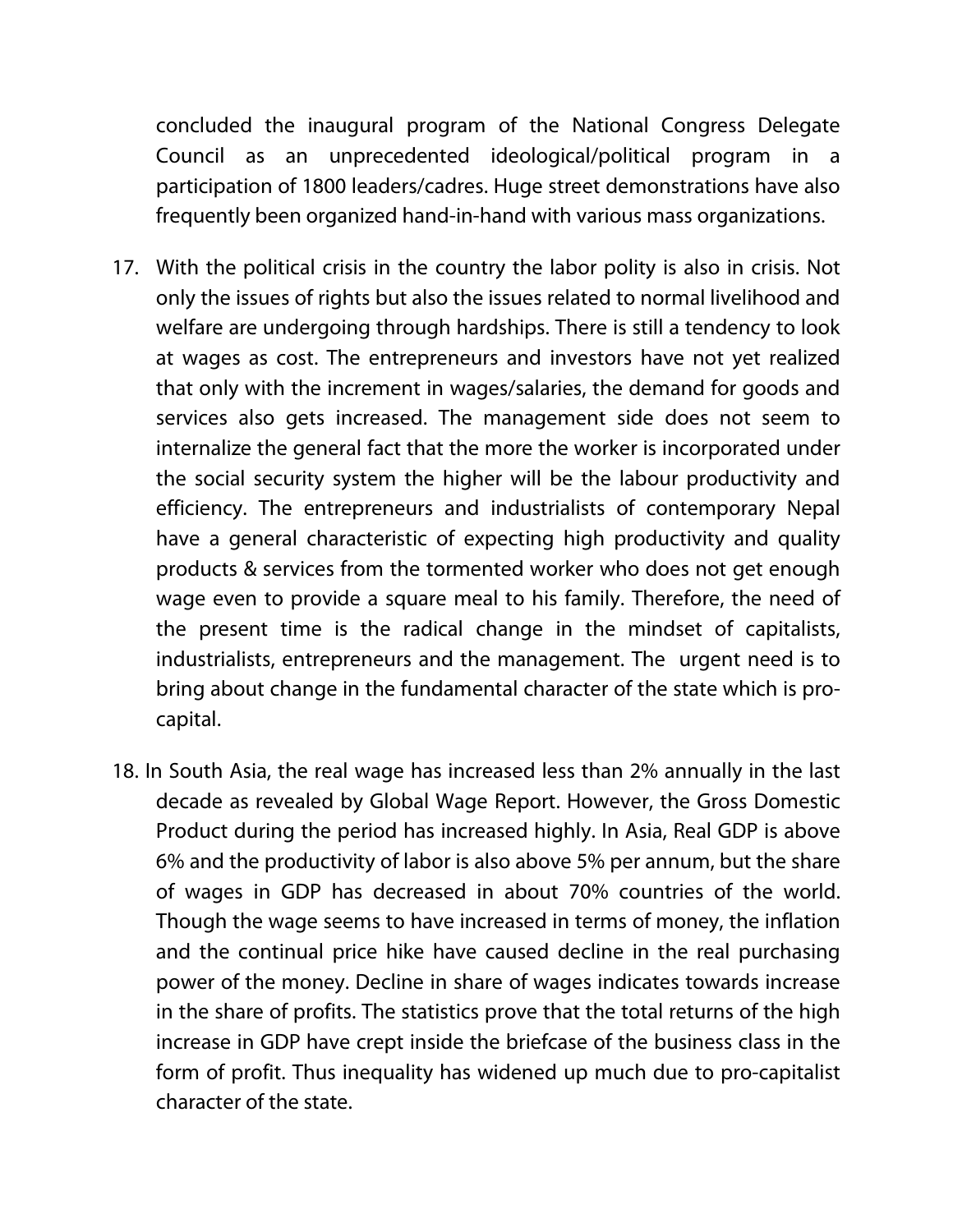- 19. In the developed countries, 26 million youths of 15-24 age group are unemployed. The ILO report mentions that about 75 million youths of the age group all over the world are unemployed. The survey conducted by the World Bank shows that about 260 million youths worldwide are economically inactive. The April 27<sup>th</sup> edition of the Economist has claimed that the number of unemployed youth in the world is equal to the number of total population of the USA, i.e. nearly 310 million.
- 20. Therefore, for the socio-economic transformation of the country, the priority issues are employment generation, the creation of decent and fruitful employment and to push up the share of wages in the GDP. With proportionally increased share of wages, the discrepancy of income distribution can be gradually reduced through a strategy of Job-rich and wage-led growth.
- 21. By scrutinizing the facts for a long time, GEFONT has demanded to establish Labour Inspection System and its effective enforcement, the implementation of Social Security System by involving all workers of formal and informal sectors and well managed system of Industrial collective bargaining in local and national levels. For which, GEFONT along with activities on its own, has been focussing on joint actions involving all other trade unions.
- 22. We would like to celebrate May Day 2013 in a new paradigm of change. With an unwavering belief that the change is possible only by Building Workers' Power, we would like to draw the attention of the entire nation into the basic agenda of workforce development. Therefore, by reviewing and managing our policies, programs, commitments and declarations, we would like to express our commitments on following priorities:
	- Increase of wages and benefits for each worker
	- Collective bargaining agreements across the country at a time
	- Implementation of social security fund